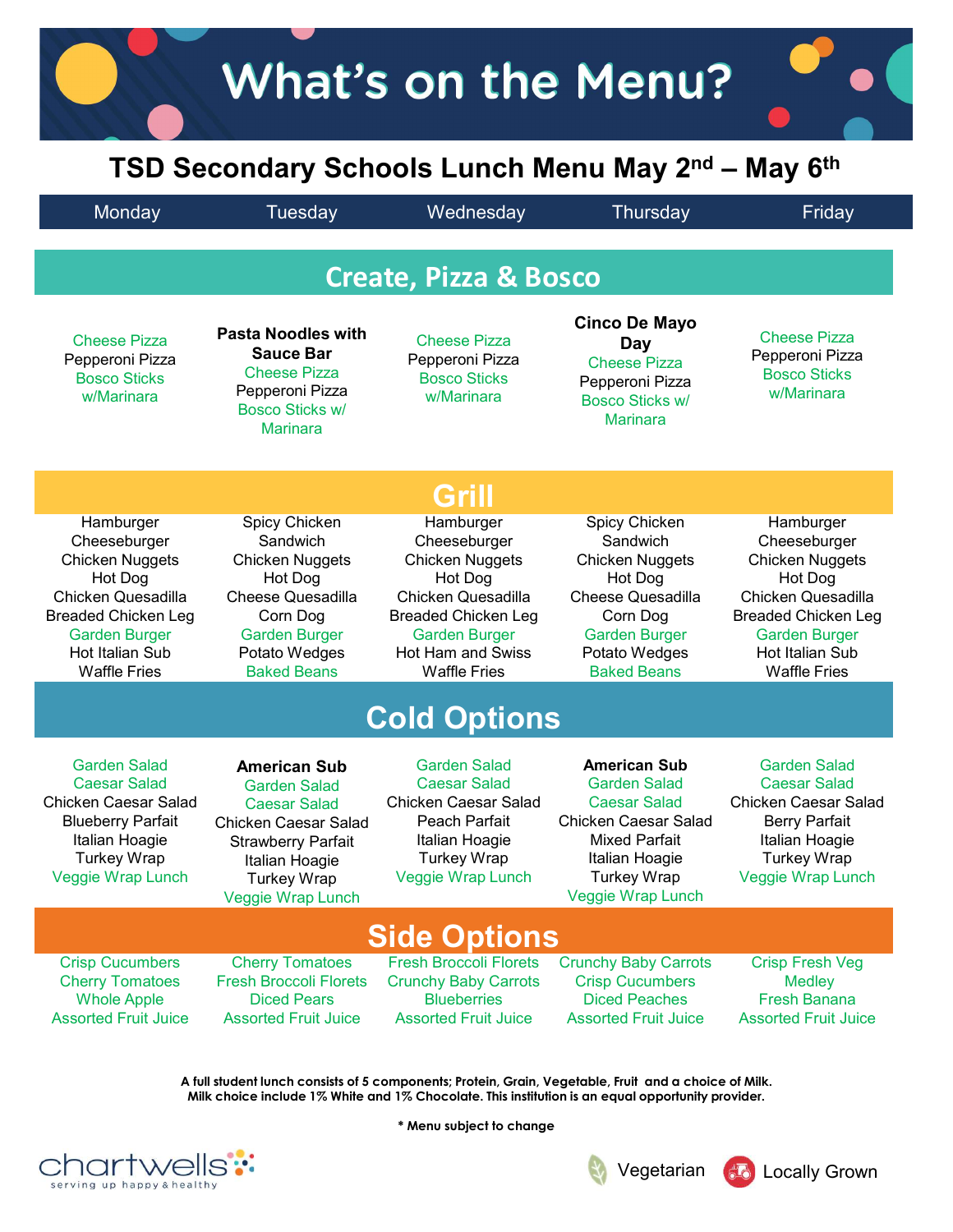## What's on the Menu?<br>
TSD Secondary Schools Lunch Menu May 9<sup>th</sup> – May 13<sup>th</sup><br>
Monday Tuesday Wednesday Thursday Friday<br>
Create, Pizza & Bosco What's on the Menu?<br>TSD Secondary Schools Lunch Menu May 9<sup>th</sup> – May 13<sup>th</sup><br>Tuesday Wednesday Thursday Friday<br>Create Disco & Besse

| <b>Create, Pizza &amp; Bosco</b><br><b>Asian Rice or Noodle</b><br><b>Cheese Pizza</b><br><b>Cheese Pizza</b><br><b>Nacho Bar</b><br><b>Bowl</b><br>Pepperoni Pizza<br>Pepperoni Pizza<br><b>Cheese Pizza</b><br><b>Cheese Pizza</b><br><b>Bosco Sticks</b><br><b>Bosco Sticks</b><br>Pepperoni Pizza<br>Pepperoni Pizza<br>w/Marinara<br>w/Marinara<br><b>Bosco Sticks w/</b><br><b>Bosco Sticks w/</b><br><b>Marinara</b><br><b>Marinara</b><br>Grill<br>Hamburger<br>Spicy Chicken<br>Spicy Chicken<br>Hamburger<br>Sandwich<br>Cheeseburger<br>Sandwich<br>Cheeseburger<br><b>Chicken Nuggets</b><br><b>Chicken Nuggets</b><br><b>Chicken Nuggets</b><br>Chicken Nuggets<br>Hot Dog<br>Hot Dog<br>Hot Dog<br>Hot Dog<br><b>Cheese Quesadilla</b><br>Chicken Quesadilla<br><b>Cheese Quesadilla</b><br><b>Breaded Chicken Leg</b><br>Corn Dog<br>Corn Dog<br><b>Garden Burger</b><br><b>Garden Burger</b><br><b>Garden Burger</b><br><b>Garden Burger</b><br>Hot Ham and Swiss<br>Hot Italian Sub<br>Potato Wedges<br>Potato Wedges<br><b>Waffle Fries</b><br><b>Waffle Fries</b><br><b>Baked Beans</b><br><b>Baked Beans</b><br><b>Cold Options</b><br><b>Garden Salad</b><br><b>American Sub</b><br><b>Garden Salad</b><br><b>American Sub</b><br><b>Caesar Salad</b><br><b>Caesar Salad</b><br><b>Garden Salad</b><br><b>Garden Salad</b><br><b>Chicken Caesar Salad</b><br><b>Caesar Salad</b><br><b>Caesar Salad</b><br><b>Chicken Caesar Salad</b><br><b>Blueberry Parfait</b><br>Peach Parfait<br><b>Chicken Caesar Salad</b><br><b>Mixed Parfait</b><br>Italian Hoagie<br>Italian Hoagie<br><b>Strawberry Parfait</b><br><b>Turkey Wrap</b><br>Turkey Wrap<br>Italian Hoagie<br>Italian Hoagie<br>Veggie Wrap Lunch<br><b>Turkey Wrap</b><br><b>Turkey Wrap</b><br><b>Veggie Wrap Lunch</b><br>Veggie Wrap Lunch | Monday                                           | Tuesday | Wednesday | Thursday | Friday           |
|-----------------------------------------------------------------------------------------------------------------------------------------------------------------------------------------------------------------------------------------------------------------------------------------------------------------------------------------------------------------------------------------------------------------------------------------------------------------------------------------------------------------------------------------------------------------------------------------------------------------------------------------------------------------------------------------------------------------------------------------------------------------------------------------------------------------------------------------------------------------------------------------------------------------------------------------------------------------------------------------------------------------------------------------------------------------------------------------------------------------------------------------------------------------------------------------------------------------------------------------------------------------------------------------------------------------------------------------------------------------------------------------------------------------------------------------------------------------------------------------------------------------------------------------------------------------------------------------------------------------------------------------------------------------------------------------------------------------------------------------------------------------------------------------------------------------------------|--------------------------------------------------|---------|-----------|----------|------------------|
|                                                                                                                                                                                                                                                                                                                                                                                                                                                                                                                                                                                                                                                                                                                                                                                                                                                                                                                                                                                                                                                                                                                                                                                                                                                                                                                                                                                                                                                                                                                                                                                                                                                                                                                                                                                                                             |                                                  |         |           |          |                  |
|                                                                                                                                                                                                                                                                                                                                                                                                                                                                                                                                                                                                                                                                                                                                                                                                                                                                                                                                                                                                                                                                                                                                                                                                                                                                                                                                                                                                                                                                                                                                                                                                                                                                                                                                                                                                                             |                                                  |         |           |          | <b>NO SCHOOL</b> |
|                                                                                                                                                                                                                                                                                                                                                                                                                                                                                                                                                                                                                                                                                                                                                                                                                                                                                                                                                                                                                                                                                                                                                                                                                                                                                                                                                                                                                                                                                                                                                                                                                                                                                                                                                                                                                             |                                                  |         |           |          |                  |
|                                                                                                                                                                                                                                                                                                                                                                                                                                                                                                                                                                                                                                                                                                                                                                                                                                                                                                                                                                                                                                                                                                                                                                                                                                                                                                                                                                                                                                                                                                                                                                                                                                                                                                                                                                                                                             | Chicken Quesadilla<br><b>Breaded Chicken Leg</b> |         |           |          | <b>NO SCHOOL</b> |
|                                                                                                                                                                                                                                                                                                                                                                                                                                                                                                                                                                                                                                                                                                                                                                                                                                                                                                                                                                                                                                                                                                                                                                                                                                                                                                                                                                                                                                                                                                                                                                                                                                                                                                                                                                                                                             |                                                  |         |           |          |                  |
|                                                                                                                                                                                                                                                                                                                                                                                                                                                                                                                                                                                                                                                                                                                                                                                                                                                                                                                                                                                                                                                                                                                                                                                                                                                                                                                                                                                                                                                                                                                                                                                                                                                                                                                                                                                                                             | Chicken Caesar Salad<br>Veggie Wrap Lunch        |         |           |          | <b>NO SCHOOL</b> |
| <b>Side Options</b>                                                                                                                                                                                                                                                                                                                                                                                                                                                                                                                                                                                                                                                                                                                                                                                                                                                                                                                                                                                                                                                                                                                                                                                                                                                                                                                                                                                                                                                                                                                                                                                                                                                                                                                                                                                                         |                                                  |         |           |          |                  |
| <b>Crisp Cucumbers</b><br><b>Fresh Broccoli Florets</b><br><b>Cherry Tomatoes</b><br><b>Crunchy Baby Carrots</b><br><b>Fresh Broccoli Florets</b><br><b>Crunchy Baby Carrots</b><br><b>Crisp Cucumbers</b><br><b>Cherry Tomatoes</b><br><b>Diced Pears</b><br><b>Diced Peaches</b><br><b>Whole Apple</b><br><b>Blueberries</b><br><b>Assorted Fruit Juice</b><br><b>Assorted Fruit Juice</b><br><b>Assorted Fruit Juice</b>                                                                                                                                                                                                                                                                                                                                                                                                                                                                                                                                                                                                                                                                                                                                                                                                                                                                                                                                                                                                                                                                                                                                                                                                                                                                                                                                                                                                 | <b>Assorted Fruit Juice</b>                      |         |           |          | <b>NO SCHOOL</b> |

**CNATTWEILS:** serving up happy & healthy

**Vegetarian 60** Locally Grown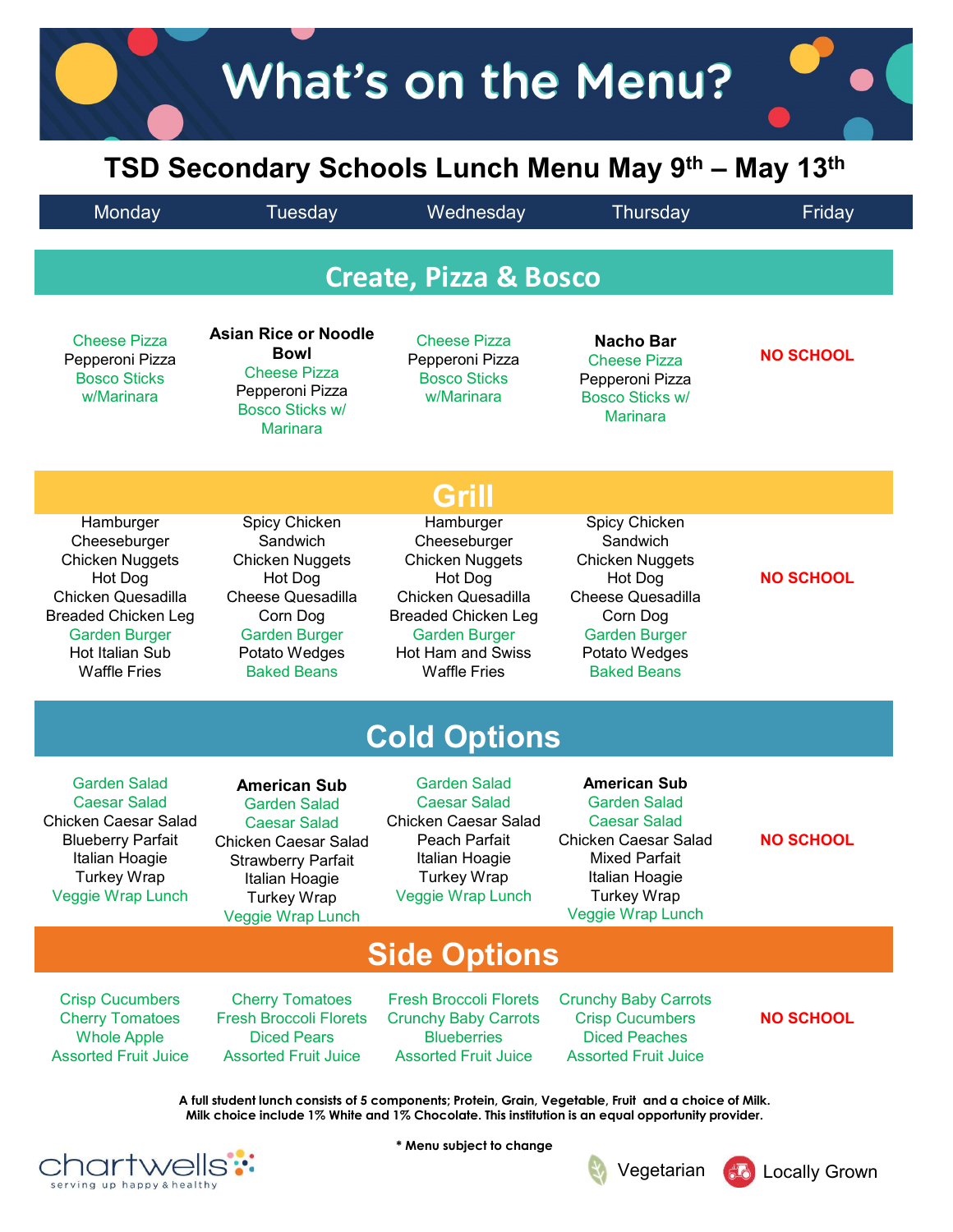## What's on the Menu?<br>
TSD Secondary Schools Lunch Menu May 16<sup>th</sup> – May 20<sup>th</sup><br>
Monday Tuesday Wednesday Thursday Friday<br>
Create, Pizza & Bosco What's on the Menu?<br>TSD Secondary Schools Lunch Menu May 16<sup>th</sup> – May 20<sup>th</sup><br>Monday Tuesday Wednesday Thursday Friday Create, Pizza & Bosco

| Grill<br>Spicy Chicken<br>Hamburger<br>Spicy Chicken<br>Hamburger<br>Hamburger<br>Cheeseburger<br>Sandwich<br>Cheeseburger<br>Sandwich<br>Cheeseburger<br><b>Chicken Nuggets</b><br>Chicken Nuggets<br><b>Chicken Nuggets</b><br><b>Chicken Nuggets</b><br>Chicken Nuggets<br>Hot Dog<br>Hot Dog<br>Hot Dog<br>Hot Dog<br>Hot Dog<br>Chicken Quesadilla<br><b>Cheese Quesadilla</b><br>Chicken Quesadilla<br><b>Cheese Quesadilla</b><br>Chicken Quesadilla<br><b>Breaded Chicken Leg</b><br>Corn Dog<br><b>Breaded Chicken Leg</b><br>Corn Dog<br><b>Breaded Chicken Leg</b><br><b>Garden Burger</b><br><b>Garden Burger</b><br><b>Garden Burger</b><br><b>Garden Burger</b><br><b>Garden Burger</b><br>Hot Italian Sub<br>Hot Ham and Swiss<br>Hot Italian Sub<br>Potato Wedges<br>Potato Wedges<br><b>Waffle Fries</b><br><b>Waffle Fries</b><br><b>Waffle Fries</b><br><b>Baked Beans</b><br><b>Baked Beans</b><br><b>Cold Options</b><br><b>Garden Salad</b><br><b>Garden Salad</b><br><b>Garden Salad</b><br><b>American Sub</b><br><b>American Sub</b><br><b>Caesar Salad</b><br><b>Caesar Salad</b><br><b>Garden Salad</b><br><b>Caesar Salad</b><br><b>Garden Salad</b><br>Chicken Caesar Salad<br><b>Chicken Caesar Salad</b><br><b>Caesar Salad</b><br><b>Caesar Salad</b><br><b>Chicken Caesar Salad</b><br><b>Blueberry Parfait</b><br>Peach Parfait<br><b>Berry Parfait</b><br><b>Chicken Caesar Salad</b><br><b>Mixed Parfait</b><br>Italian Hoagie<br>Italian Hoagie<br>Italian Hoagie<br><b>Strawberry Parfait</b><br><b>Turkey Wrap</b><br>Italian Hoagie<br><b>Turkey Wrap</b><br><b>Turkey Wrap</b><br>Italian Hoagie<br>Veggie Wrap Lunch<br><b>Veggie Wrap Lunch</b><br><b>Turkey Wrap</b><br>Veggie Wrap Lunch<br><b>Turkey Wrap</b><br>Veggie Wrap Lunch<br><b>Veggie Wrap Lunch</b><br><b>Side Options</b><br><b>Cherry Tomatoes</b><br><b>Fresh Broccoli Florets</b><br><b>Crunchy Baby Carrots</b><br><b>Crisp Fresh Veg</b><br><b>Crisp Cucumbers</b><br><b>Cherry Tomatoes</b><br><b>Fresh Broccoli Florets</b><br><b>Crunchy Baby Carrots</b><br><b>Crisp Cucumbers</b><br><b>Medley</b><br><b>Diced Pears</b><br><b>Diced Peaches</b><br><b>Whole Apple</b><br><b>Blueberries</b><br><b>Fresh Banana</b><br><b>Assorted Fruit Juice</b><br><b>Assorted Fruit Juice</b><br><b>Assorted Fruit Juice</b><br><b>Assorted Fruit Juice</b><br><b>Assorted Fruit Juice</b> | <b>Cheese Pizza</b><br>Pepperoni Pizza<br><b>Bosco Sticks</b><br>w/Marinara | <b>Burger Bar with</b><br><b>French Fries</b><br><b>Cheese Pizza</b><br>Pepperoni Pizza<br><b>Bosco Sticks w/</b><br><b>Marinara</b> | <b>Cheese Pizza</b><br>Pepperoni Pizza<br><b>Bosco Sticks</b><br>w/Marinara | Fasta Dar With<br><b>Garlic Bread</b><br><b>Cheese Pizza</b><br>Pepperoni Pizza<br><b>Bosco Sticks w/</b><br><b>Marinara</b> | <b>Cheese Pizza</b><br>Pepperoni Pizza<br><b>Bosco Sticks</b><br>w/Marinara |
|----------------------------------------------------------------------------------------------------------------------------------------------------------------------------------------------------------------------------------------------------------------------------------------------------------------------------------------------------------------------------------------------------------------------------------------------------------------------------------------------------------------------------------------------------------------------------------------------------------------------------------------------------------------------------------------------------------------------------------------------------------------------------------------------------------------------------------------------------------------------------------------------------------------------------------------------------------------------------------------------------------------------------------------------------------------------------------------------------------------------------------------------------------------------------------------------------------------------------------------------------------------------------------------------------------------------------------------------------------------------------------------------------------------------------------------------------------------------------------------------------------------------------------------------------------------------------------------------------------------------------------------------------------------------------------------------------------------------------------------------------------------------------------------------------------------------------------------------------------------------------------------------------------------------------------------------------------------------------------------------------------------------------------------------------------------------------------------------------------------------------------------------------------------------------------------------------------------------------------------------------------------------------------------------------------------------------------------------------------------------------------------------------|-----------------------------------------------------------------------------|--------------------------------------------------------------------------------------------------------------------------------------|-----------------------------------------------------------------------------|------------------------------------------------------------------------------------------------------------------------------|-----------------------------------------------------------------------------|
|                                                                                                                                                                                                                                                                                                                                                                                                                                                                                                                                                                                                                                                                                                                                                                                                                                                                                                                                                                                                                                                                                                                                                                                                                                                                                                                                                                                                                                                                                                                                                                                                                                                                                                                                                                                                                                                                                                                                                                                                                                                                                                                                                                                                                                                                                                                                                                                                    |                                                                             |                                                                                                                                      |                                                                             |                                                                                                                              |                                                                             |
|                                                                                                                                                                                                                                                                                                                                                                                                                                                                                                                                                                                                                                                                                                                                                                                                                                                                                                                                                                                                                                                                                                                                                                                                                                                                                                                                                                                                                                                                                                                                                                                                                                                                                                                                                                                                                                                                                                                                                                                                                                                                                                                                                                                                                                                                                                                                                                                                    |                                                                             |                                                                                                                                      |                                                                             |                                                                                                                              |                                                                             |
|                                                                                                                                                                                                                                                                                                                                                                                                                                                                                                                                                                                                                                                                                                                                                                                                                                                                                                                                                                                                                                                                                                                                                                                                                                                                                                                                                                                                                                                                                                                                                                                                                                                                                                                                                                                                                                                                                                                                                                                                                                                                                                                                                                                                                                                                                                                                                                                                    |                                                                             |                                                                                                                                      |                                                                             |                                                                                                                              |                                                                             |
|                                                                                                                                                                                                                                                                                                                                                                                                                                                                                                                                                                                                                                                                                                                                                                                                                                                                                                                                                                                                                                                                                                                                                                                                                                                                                                                                                                                                                                                                                                                                                                                                                                                                                                                                                                                                                                                                                                                                                                                                                                                                                                                                                                                                                                                                                                                                                                                                    |                                                                             |                                                                                                                                      |                                                                             |                                                                                                                              | <b>Chicken Caesar Salad</b>                                                 |
|                                                                                                                                                                                                                                                                                                                                                                                                                                                                                                                                                                                                                                                                                                                                                                                                                                                                                                                                                                                                                                                                                                                                                                                                                                                                                                                                                                                                                                                                                                                                                                                                                                                                                                                                                                                                                                                                                                                                                                                                                                                                                                                                                                                                                                                                                                                                                                                                    |                                                                             |                                                                                                                                      |                                                                             |                                                                                                                              |                                                                             |
|                                                                                                                                                                                                                                                                                                                                                                                                                                                                                                                                                                                                                                                                                                                                                                                                                                                                                                                                                                                                                                                                                                                                                                                                                                                                                                                                                                                                                                                                                                                                                                                                                                                                                                                                                                                                                                                                                                                                                                                                                                                                                                                                                                                                                                                                                                                                                                                                    |                                                                             |                                                                                                                                      |                                                                             |                                                                                                                              |                                                                             |

A full student lunch consists of 5 components; Protein, Grain, Vegetable, Fruit and a choice of Milk. Milk choice include 1% White and 1% Chocolate. This institution is an equal opportunity provider.

\* Menu subject to change





Pasta Bar with